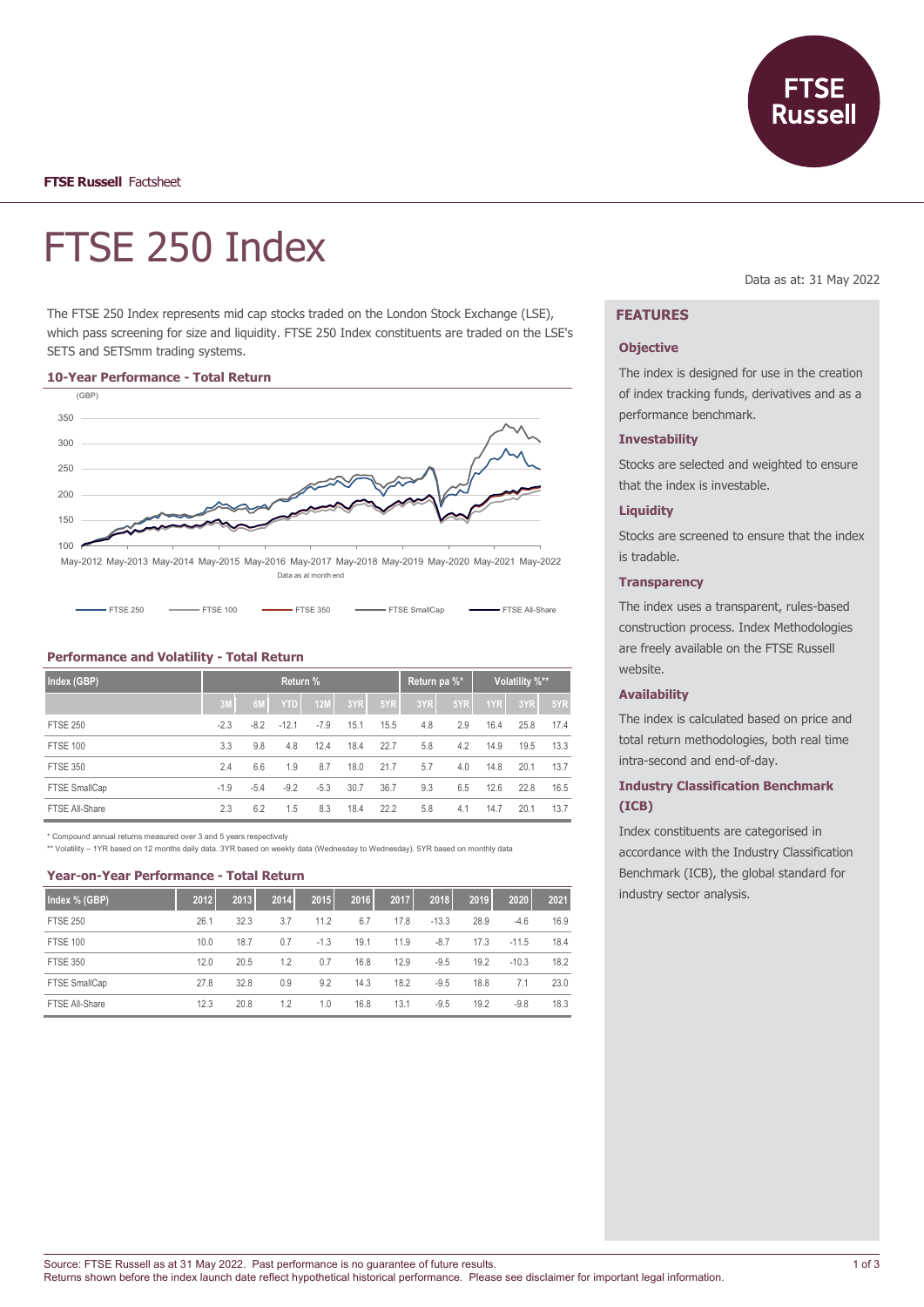## **Return/Risk Ratio and Drawdown - Total Return**

| Index (GBP)     |        | <b>Return/Risk Ratio</b> |     |             | Drawdown (%) |         |         |             |
|-----------------|--------|--------------------------|-----|-------------|--------------|---------|---------|-------------|
|                 | 1YR    | 3YR                      | 5YR | <b>10YR</b> | 1YR          | 3YR     | 5YR     | <b>10YR</b> |
| <b>FTSE 250</b> | $-0.5$ | 0.1                      | 0.2 | 0.7         | $-20.3$      | $-41.7$ | $-41.7$ | $-41.7$     |
| <b>FTSE 100</b> | 0.8    | 0.3                      | 0.3 | 0.6         | $-8.9$       | $-34.2$ | $-34.2$ | $-34.2$     |
| <b>FTSE 350</b> | 0.6    | 0.2                      | 0.3 | 0.7         | $-9.7$       | $-35.2$ | $-35.2$ | $-35.2$     |
| FTSE SmallCap   | $-0.4$ | 0.4                      | 0.4 | 0.9         | $-16.3$      | $-39.8$ | $-39.8$ | $-39.8$     |
| FTSE All-Share  | 0.5    | 0.3                      | 0.3 | 0.7         | $-9.8$       | $-35.3$ | $-35.3$ | $-35.3$     |

Return/Risk Ratio – based on compound annual returns and volatility in Performance and Volatility table Drawdown - based on daily data

## **Top 10 Constituents**

| <b>Constituent</b>              | <b>ICB Sector</b>                         | Net MCap (GBPm) | Wgt % |
|---------------------------------|-------------------------------------------|-----------------|-------|
| Centrica                        | Gas Water and Multi-utilities             | 4.651           | 1.29  |
| <b>F&amp;C Investment Trust</b> | Closed End Investments                    | 4,399           | 1.22  |
| Weir Group                      | Industrial Engineering                    | 4,111           | 1.14  |
| Johnson Matthey                 | Chemicals                                 | 3.932           | 1.09  |
| Tritax Big Box REIT             | <b>Real Estate Investment Trusts</b>      | 3.796           | 1.05  |
| Unite Group                     | <b>Real Estate Investment Trusts</b>      | 3,682           | 1.02  |
| IMI                             | Electronic and Electrical Equipment       | 3.637           | 1.01  |
| Greencoat UK Wind               | <b>Closed End Investments</b>             | 3.501           | 0.97  |
| ConvaTec Group                  | <b>Medical Equipment and Services</b>     | 3,453           | 0.96  |
| Man Group                       | Investment Banking and Brokerage Services | 3.436           | 0.95  |
| <b>Totals</b>                   |                                           | 38,598          | 10.68 |

## **ICB Industry Breakdown**

|                 |                               |                 | <b>FTSE 250</b> |        | <b>FTSE All-Share</b> |                 |        |  |  |
|-----------------|-------------------------------|-----------------|-----------------|--------|-----------------------|-----------------|--------|--|--|
| <b>ICB Code</b> | <b>CB Industry</b>            | No. of<br>Cons, | Net MCap (GBPm) | Wgt %  | No. of<br>Cons        | Net MCap (GBPm) | Wgt %  |  |  |
| 10              | Technology                    | 13              | 12,713          | 3.52   | 22                    | 31,482          | 1.30   |  |  |
| 15              | Telecommunications            | 3               | 3,375           | 0.93   | 6                     | 53,170          | 2.20   |  |  |
| 20              | <b>Health Care</b>            | $\overline{7}$  | 10,025          | 2.77   | 13                    | 275,497         | 11.38  |  |  |
| 30              | Financials                    | 106             | 149,201         | 41.27  | 257                   | 531,420         | 21.95  |  |  |
| 35              | <b>Real Estate</b>            | 22              | 37,414          | 10.35  | 52                    | 74,691          | 3.08   |  |  |
| 40              | <b>Consumer Discretionary</b> | 34              | 49.868          | 13.80  | 91                    | 256,093         | 10.58  |  |  |
| 45              | <b>Consumer Staples</b>       | 9               | 12,368          | 3.42   | 25                    | 368,592         | 15.22  |  |  |
| 50              | Industrials                   | 36              | 57,200          | 15.82  | 88                    | 258,516         | 10.68  |  |  |
| 55              | <b>Basic Materials</b>        | 10              | 11,968          | 3.31   | 22                    | 210,556         | 8.70   |  |  |
| 60              | Energy                        | 6               | 6,196           | 1.71   | 14                    | 273,901         | 11.31  |  |  |
| 65              | Utilities                     | 5               | 11,154          | 3.09   | 10                    | 87,246          | 3.60   |  |  |
| <b>Totals</b>   |                               | 251             | 361,483         | 100.00 | 600                   | 2,421,163       | 100.00 |  |  |

## **Index Characteristics**

| <b>Attributes</b>                 | <b>FTSE 250</b> |
|-----------------------------------|-----------------|
| Number of constituents            | 251             |
| Net MCap (GBPm)                   | 361,483         |
| Dividend Yield %                  | 2.52            |
| Constituent Sizes (Net MCap GBPm) |                 |
| Average                           | 1,440           |
| Largest                           | 4,651           |
| Smallest                          | 206             |
| Median                            | 1,180           |
| Weight of Largest Constituent (%) | 1.29            |
| Top 10 Holdings (% Index MCap)    | 10.68           |

## **INFORMATION**

## **Index Universe**

FTSE All-Share Index

**Index Launch**

12 October 1992

## **Investability Screen**

Actual free float applied and liquidity screened

**Index Calculation**

Real-time and end-of-day index available

**End-of-Day Distribution**

Via FTP and email

**Currency**

GBP and EUR

**Review Dates**

Quarterly in March, June, September, December

## **History**

Available from 31 December 1985